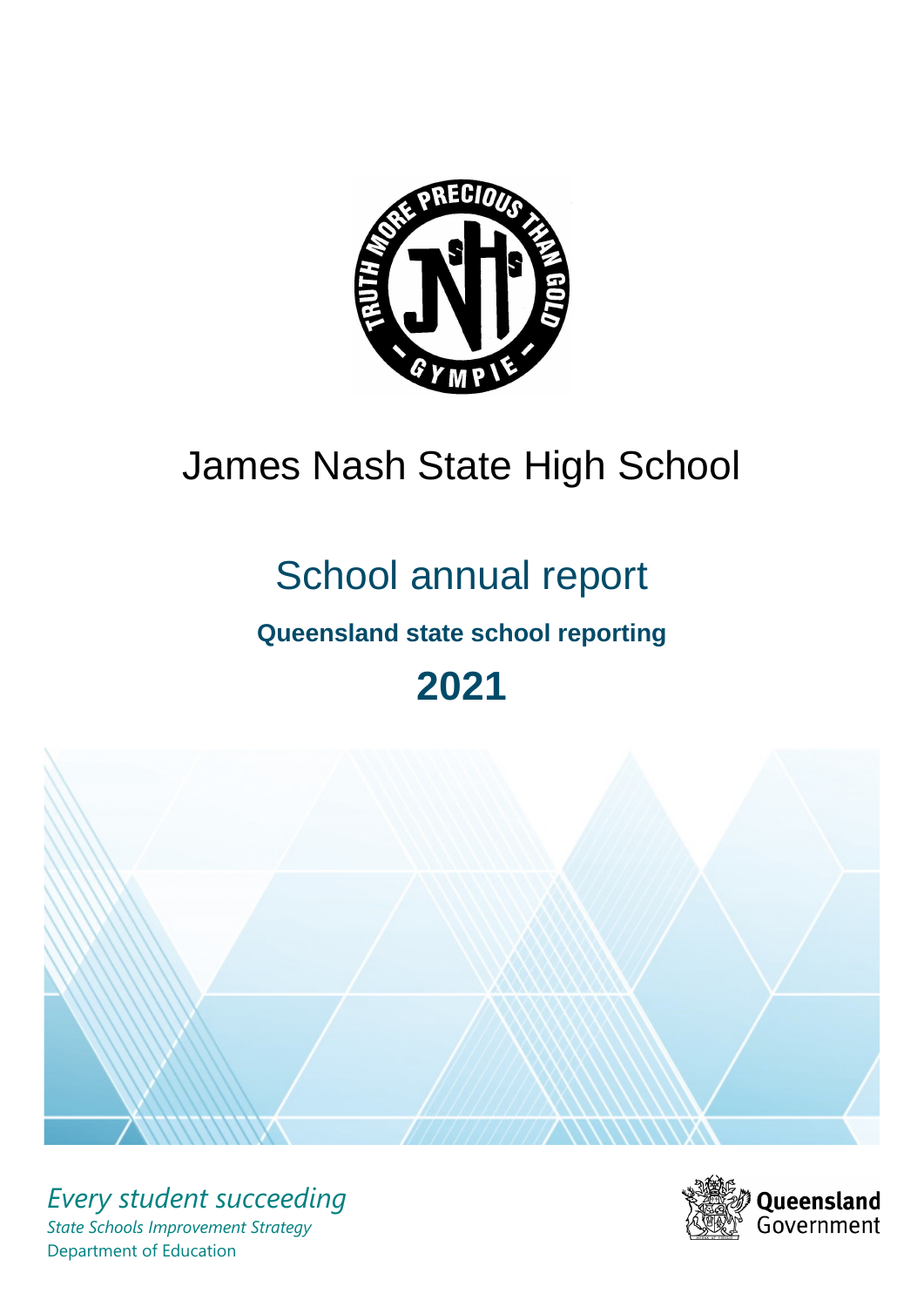**OFFICIAL – Public** Published as information source only. Public information used to create this report may not appear in this format in the public domain Please refer to disclaimer information.

#### **Contact details**

| <b>Postal Address</b> | PO Box 492 Gympie 4570           |
|-----------------------|----------------------------------|
| <b>Phone</b>          | (07) 5480 6333                   |
| Fax                   | (07) 5480 6300                   |
| Email                 | principal@jamesnashshs.eq.edu.au |
| Website               | https://jamesnashshs.eq.edu.au   |

#### **Disclaimer**

The materials presented in this report are distributed by the Department of Education (the department) as an information source only.

The information and data in this report is subject to change without notice.<br>The department makes no statements, representations, or warranties about the accuracy or completeness of, and you should not rely on, any informa report. The department disclaim all responsibility and all liability (including without limitation, liability in negligence) for all expenses, losses, damages and costs you might incur as a

result of the information in this report being inaccurate or incomplete in any way, and for any reason.

Despite our best efforts, the department makes no warranties that the information in this report is free of infection by computer viruses or other contamination.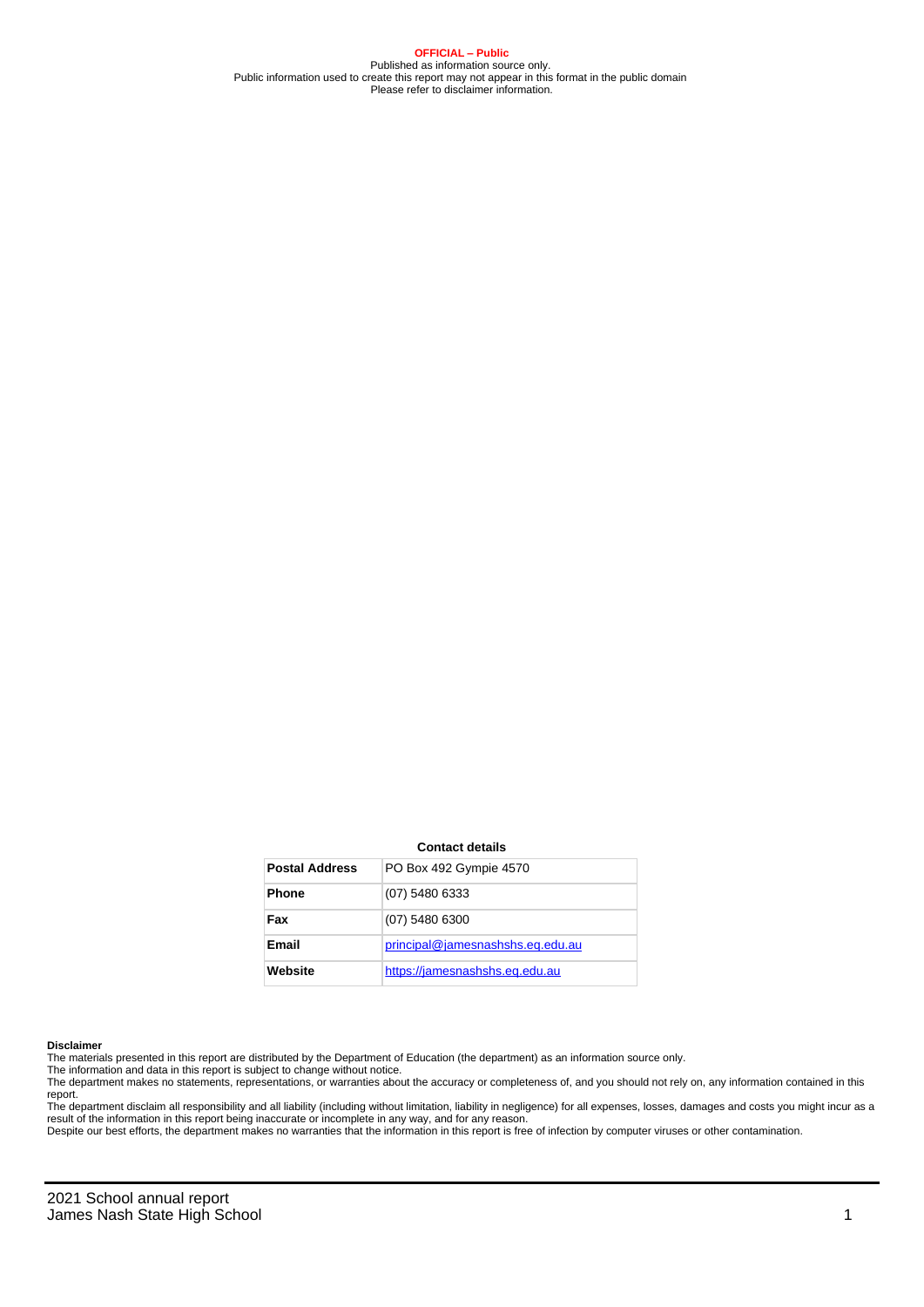| School context                     |                                                                                                                                                                                                   |
|------------------------------------|---------------------------------------------------------------------------------------------------------------------------------------------------------------------------------------------------|
| <b>Coeducational or single sex</b> | Coeducational                                                                                                                                                                                     |
| Independent Public School          | <b>Yes</b>                                                                                                                                                                                        |
| Year levels offered in 2021        | Year 7 – Year 12                                                                                                                                                                                  |
| Webpages                           | Additional information about Queensland state schools is located on the:<br>My School website<br>٠<br>Queensland Government data website<br>Queensland Government schools directory website.<br>٠ |

# **Characteristics of the student body**

## **Student enrolments**

## **Table 1: Student enrolments by year level**

|                   |       | <b>February</b> |       | <b>August</b> |       |       |  |
|-------------------|-------|-----------------|-------|---------------|-------|-------|--|
| <b>Year Level</b> | 2019  | 2020            | 2021  | 2019          | 2020  | 2021  |  |
| Year <sub>7</sub> | 222   | 229             | 262   | 226           | 226   | 259   |  |
| Year <sub>8</sub> | 239   | 230             | 222   | 236           | 220   | 222   |  |
| Year 9            | 216   | 236             | 225   | 212           | 228   | 223   |  |
| Year 10           | 247   | 204             | 219   | 244           | 193   | 221   |  |
| Year 11           | 224   | 221             | 181   | 204           | 212   | 167   |  |
| Year 12           | 140   | 186             | 193   | 126           | 179   | 183   |  |
| <b>Total</b>      | 1,288 | 1,306           | 1,302 | 1,248         | 1,258 | 1,275 |  |

Notes

1. Student counts include headcount of all full- and part-time students at the school.

# **Average class sizes**

### **Table 2: Average class size information for each phase of schooling**

| <b>Year Levels</b> | 2019 | 2020 | 2021 |
|--------------------|------|------|------|
| Year 7 – Year 10   | つつ   | 21   | つつ   |
| Year 11 - Year 12  | 14   | 15   |      |

Notes

1. Classes are measured against the target of 25 students per teacher in Prep to Year 3 and Years 11 to 12, and target of 28 students per teacher in Years 4 to 10. Where composite classes exist across cohorts (e.g. Year 3/4) the class size targets would be the lower cohort target.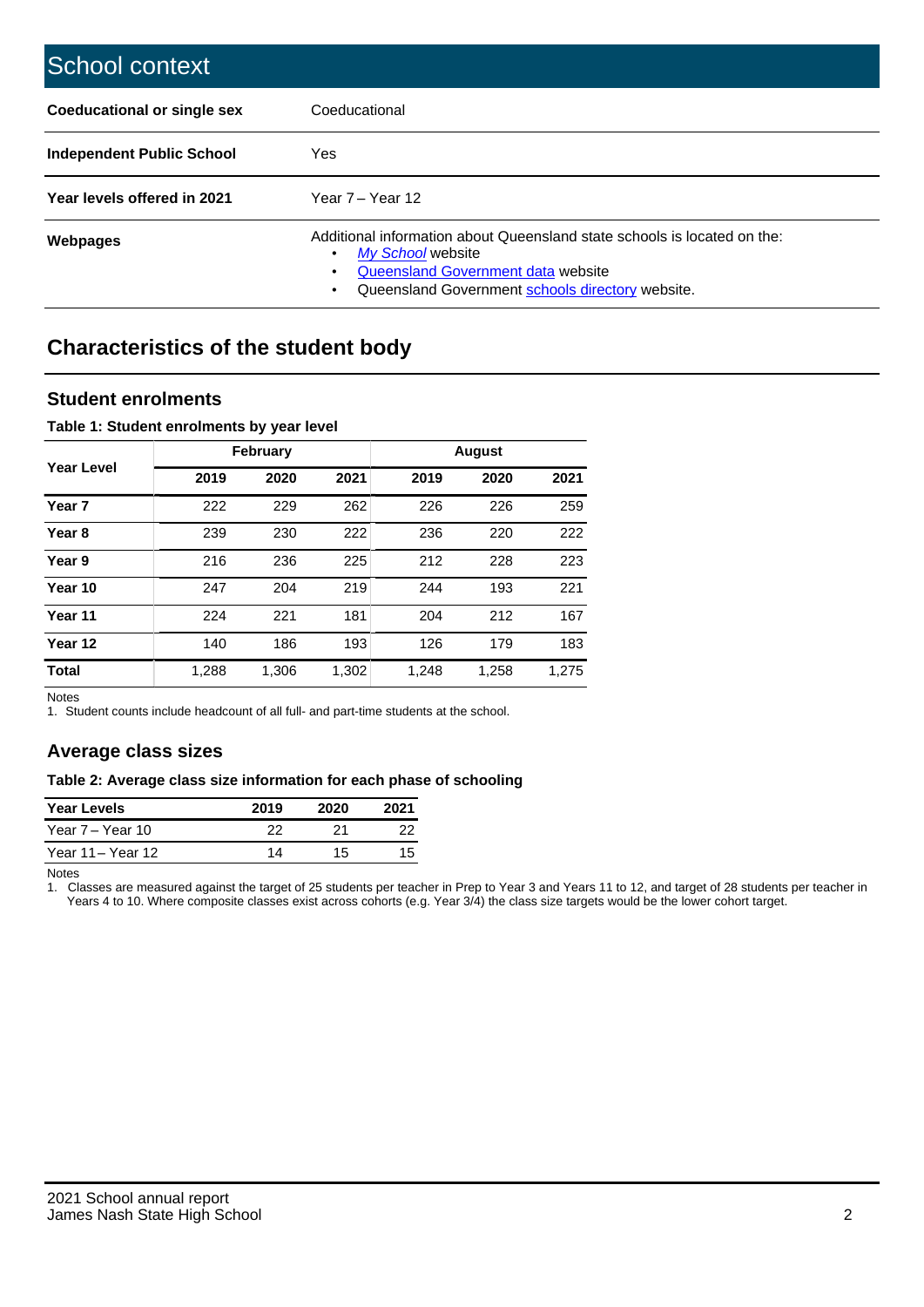# **Respectful relationships education**

To support students' learning, health and wellbeing all state schools are required to implement respectful relationships education through the Prep to Year 10 Australian Curriculum: Health and Physical Education and/or through school pastoral care programs across Prep to Year 12.

## **Parent, student and staff satisfaction**

Tables 3–5 show selected items from the Parent/Caregiver, Student and Staff School Opinion Surveys. In response to the COVID-19 health emergency, the annual school opinion surveys of students, teachers and staff were not administered in 2020. A new time series started in 2021 and data from this collection is not considered directly comparable with earlier collections due to significant methodology changes.

For state level information go to the **[School Opinion Survey](https://qed.qld.gov.au/publications/reports/statistics/schooling/schools/schoolopinionsurvey) webpage**.

### **Table 3: Parent/Caregiver Survey**

| Percentage of parents/caregivers who agree <sup>1</sup> that:                                            | 2019  | 2020 | 2021  |
|----------------------------------------------------------------------------------------------------------|-------|------|-------|
| This is a good school.                                                                                   | 87.0% |      | 85.9% |
| My child likes being at this school. <sup>2</sup>                                                        | 93.7% |      | 85.0% |
| My child feels safe at this school. <sup>2</sup>                                                         | 86.1% |      | 83.5% |
| My child's learning needs are being met at this school. <sup>2</sup>                                     | 83.5% |      | 78.9% |
| My child is making good progress at this school. <sup>2</sup>                                            | 86.1% |      | 82.6% |
| Teachers at this school expect my child to do his or her best. <sup>2</sup>                              | 93.7% |      | 94.8% |
| Teachers at this school provide my child with useful feedback about his or her school work. <sup>2</sup> | 83.3% |      | 87.1% |
| Teachers at this school motivate my child to learn. <sup>2</sup>                                         | 82.3% |      | 85.9% |
| Teachers at this school treat students fairly. <sup>2</sup>                                              | 82.7% |      | 83.7% |
| I can talk to my child's teachers about my concerns. <sup>2</sup>                                        | 87.2% |      | 89.7% |
| This school works with me to support my child's learning. <sup>2</sup>                                   | 83.8% |      | 82.2% |
| This school takes parents' opinions seriously. <sup>2</sup>                                              | 81.7% |      | 70.1% |
| Student behaviour is well managed at this school. <sup>2</sup>                                           | 71.8% |      | 66.7% |
| This school looks for ways to improve. <sup>2</sup>                                                      | 81.9% |      | 84.0% |
| This school is well maintained. <sup>2</sup>                                                             | 88.5% |      | 94.0% |

Notes

1. Agree represents the percentage of respondents who Somewhat Agree, Agree or Strongly Agree with the statement.

2. Nationally agreed parents/caregiver items.

3. DW = Data withheld to ensure confidentiality.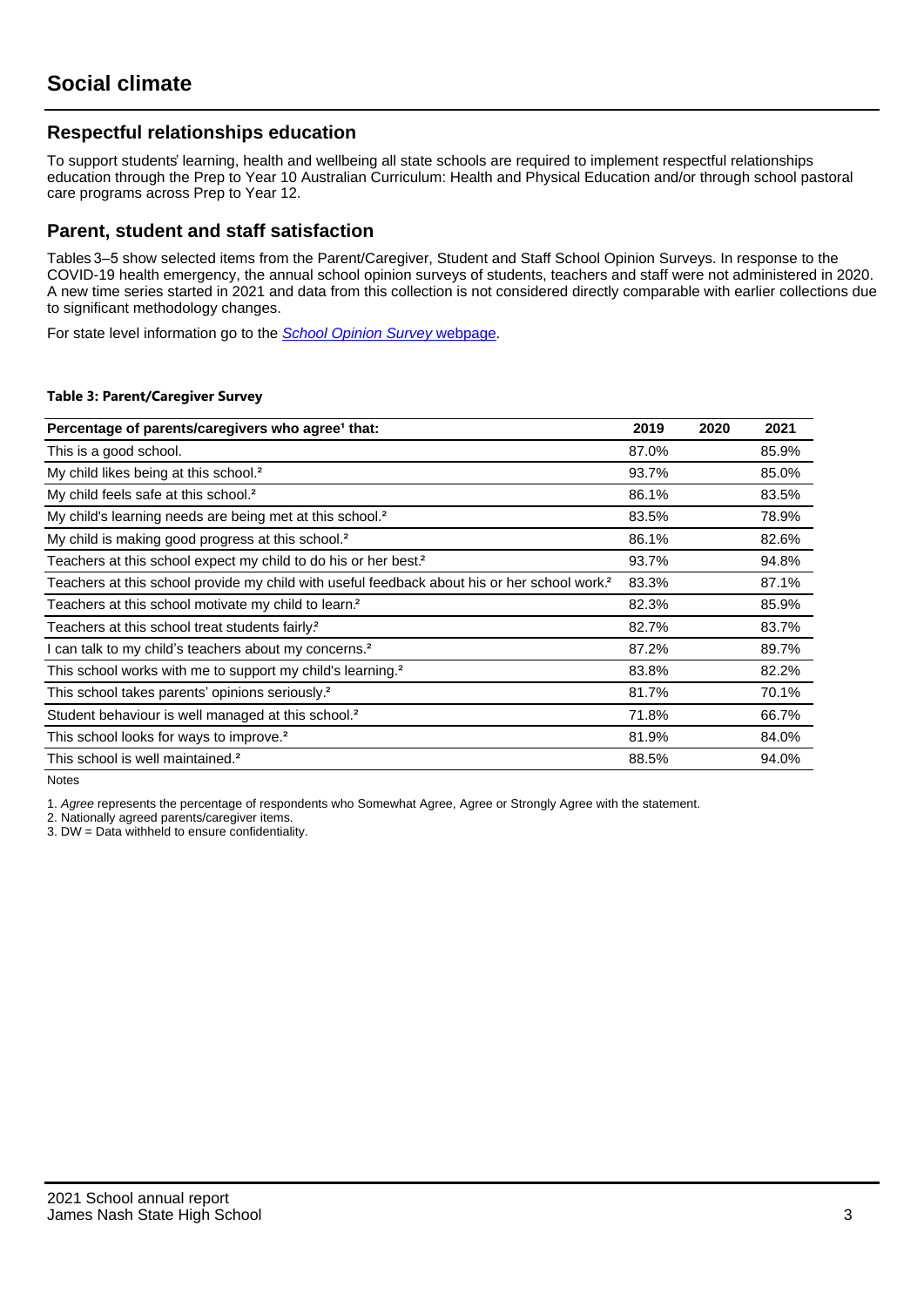#### **Table 4: Student Survey**

| Percentage of students who agree <sup>1</sup> that:                            | 2019  | 2020 | 2021  |
|--------------------------------------------------------------------------------|-------|------|-------|
| I like being at my school. <sup>2</sup>                                        | 73.3% |      | 60.9% |
| I feel safe at my school. <sup>2</sup>                                         | 76.4% |      | 69.1% |
| My teachers motivate me to learn. <sup>2</sup>                                 | 81.7% |      | 63.5% |
| My teachers expect me to do my best. <sup>2</sup>                              | 96.2% |      | 96.7% |
| My teachers provide me with useful feedback about my school work. <sup>2</sup> | 83.8% |      | 83.6% |
| Teachers at my school treat students fairly?                                   | 68.6% |      | 59.7% |
| can talk to my teachers about my concerns. <sup>2</sup>                        | 71.3% |      | 53.2% |
| My school takes students' opinions seriously. <sup>2</sup>                     | 71.3% |      | 39.7% |
| Student behaviour is well managed at my school. <sup>2</sup>                   | 58.1% |      | 31.3% |
| My school looks for ways to improve. <sup>2</sup>                              | 88.3% |      | 78.1% |
| My school is well maintained. <sup>2</sup>                                     | 81.4% |      | 67.2% |
| My school gives me opportunities to do interesting things. <sup>2</sup>        | 86.3% |      | 70.3% |

Notes

1. Agree represents the percentage of respondents who Somewhat Agree, Agree or Strongly Agree with the statement.

2. Nationally agreed student items.

3. DW = Data withheld to ensure confidentiality.

### **Table 5: Staff Survey**

| Percentage of staff who agree <sup>1</sup> that:                                                            | 2019  | 2020 | 2021  |
|-------------------------------------------------------------------------------------------------------------|-------|------|-------|
| I feel confident embedding Aboriginal and Torres Strait Islander perspectives across the<br>learning areas. | 90.3% |      | 81.9% |
| I enjoy working at this school. <sup>2</sup>                                                                | 93.5% |      | 83.0% |
| I feel this school is a safe place in which to work. <sup>2</sup>                                           | 88.3% |      | 85.3% |
| I receive useful feedback about my work at this school. <sup>2</sup>                                        | 89.4% |      | 80.8% |
| Students are encouraged to do their best at this school. <sup>2</sup>                                       | 97.9% |      | 90.1% |
| Students are treated fairly at this school. <sup>2</sup>                                                    | 96.8% |      | 90.2% |
| Student behaviour is well managed at this school. <sup>2</sup>                                              | 67.0% |      | 49.0% |
| Staff are well supported at this school. <sup>2</sup>                                                       | 77.7% |      | 56.6% |
| This school takes staff opinions seriously. <sup>2</sup>                                                    | 76.9% |      | 54.5% |
| This school looks for ways to improve. <sup>2</sup>                                                         | 88.3% |      | 90.1% |
| This school is well maintained. <sup>2</sup>                                                                | 93.6% |      | 94.0% |
| This school gives me opportunities to do interesting things. <sup>2</sup>                                   | 93.6% |      | 78.6% |

Notes

1. Agree represents the percentage of respondents who Somewhat Agree, Agree or Strongly Agree with the statement.

2. Nationally agreed staff items.

3. DW = Data withheld to ensure confidentiality.

# **Description of how this school manages non-attendance**

Queensland state schools manage non-attendance in line with the Queensland Department of Education procedures: [Managing Student Absences and Enforcing Enrolment and Attendance at State Schools](https://ppr.qed.qld.gov.au/pp/managing-student-absences-and-enforcing-enrolment-and-attendance-at-state-schools-procedure); and [Roll Marking in State Schools](https://ppr.qed.qld.gov.au/pp/roll-marking-in-state-schools-procedure), which outline processes for managing and recording student attendance and absenteeism.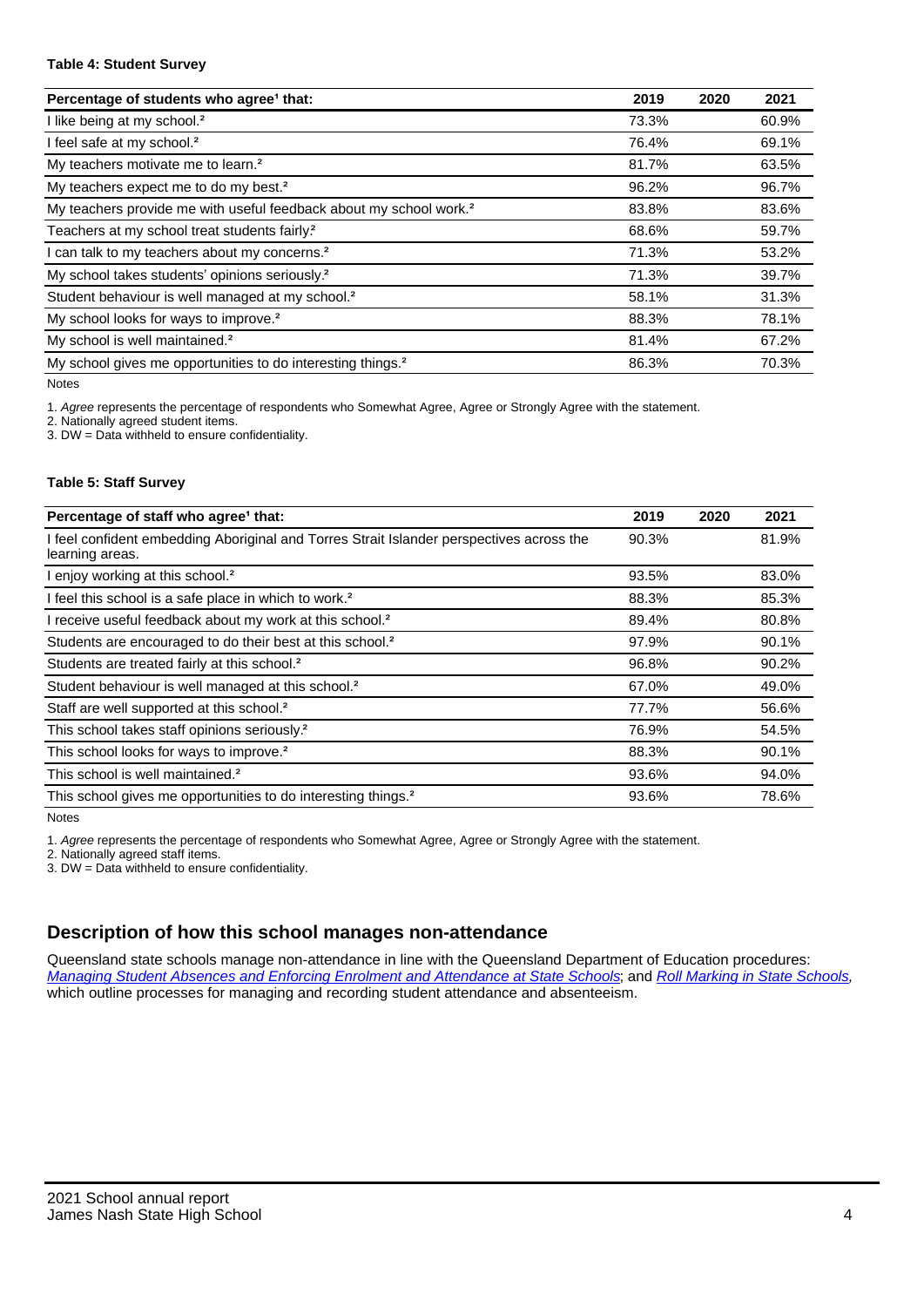# **School disciplinary absences**

### **Table 6: Count of school disciplinary absences at this school**

| Type of school disciplinary absence | 2019 | 2020 | 2021 |
|-------------------------------------|------|------|------|
| Short suspension                    | 248  | 208  | 299  |
| Long suspension                     | 27   | 14   | 30   |
| Exclusion                           | 12   | 9    |      |
| Cancellation                        | 2    | 3    | 3    |
| Total                               | 289  | 234  | 339  |

#### Notes

1. School disciplinary absence (SDA) data is a total of short suspensions (1–10 days), long suspensions (11–20 days), exclusions and cancellations. 2. The number of SDAs is not the number of students who received an SDA as one student may be suspended several times in a school year. Each time a student is suspended it is recorded as an additional SDA. The data does not reflect the outcomes of appeal decisions.

3. 2020 data was impacted by the COVID-19 health emergency. There were significantly fewer SDAs during the home-based learning period (the first five weeks of Term 2) compared to other years.

# **School funding**

## **School income broken down by funding source**

School income, reported by financial year accounting cycle using standardised national methodologies and broken down by funding source is available via the  $My$  School website.

## **How to access our income details**

- 1. Click on the My School link [http://www.myschool.edu.au/.](http://www.myschool.edu.au/)
- 2. Enter the school name or suburb of the school you wish to search.

| Search by school name or suburb | <b>School sector</b> | <b>School type</b> | <b>State</b> | ∽ |
|---------------------------------|----------------------|--------------------|--------------|---|
|                                 |                      |                    |              |   |

3. Click on View School Profile to access the school's profile.



4. Click on Finances and select the appropriate year to view school financial information.

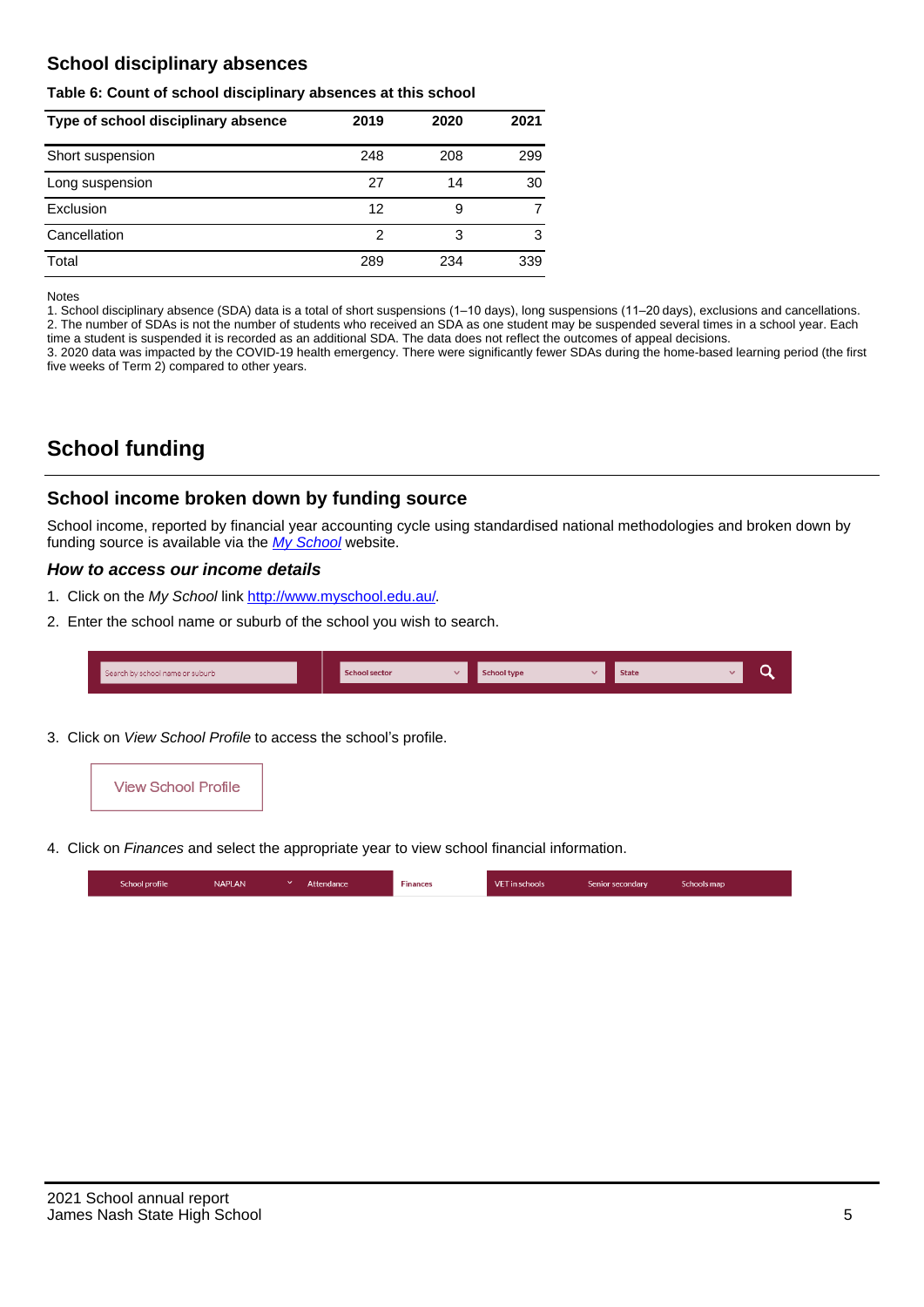# **Teacher standards and qualifications**

The Teacher registration eligibility requirements: Policy (p.1) states:

To be eligible for registration, a person must satisfy the Queensland College of Teachers (QCT) that they meet requirements regarding qualification and experience, or have otherwise met the requirements of the Australian Professional Standards for Teachers (APST). A person must also satisfy the QCT that they are suitable to teach and meet English language proficiency requirements. All these requirements are specified in the Act and the Education (Queensland College of Teachers) Regulation 2005 (the Regulation).

The qualifications required for teacher registration are successful completion of either -

- (a) a four-year initial teacher education program including teacher education studies of at least one year (e.g. a Bachelor of Education, or a double Bachelor degree in Science and Teaching) or
- (b) a one-year graduate initial teacher education program following a degree (e.g. a one-year Graduate Diploma of Education (Secondary) after a three-year Bachelor degree) or
- (c) another course of teacher education that the QCT is reasonably satisfied is the equivalent of (a) or (b). These are considered on a case-by-case basis.

For more information, please refer to the following link:

• <https://www.qct.edu.au/registration/qualifications>

# **Workforce composition**

# **Staff composition, including Indigenous staff**

## **Table 7: Workforce composition for this school**

|                    | <b>Teaching staff</b> |      |      | Non-teaching staff |      |      | Indigenous staff |      |      |
|--------------------|-----------------------|------|------|--------------------|------|------|------------------|------|------|
| <b>Description</b> | 2019                  | 2020 | 2021 | 2019               | 2020 | 2021 | 2019             | 2020 | 2021 |
| Headcount          | 106                   | 109  | 108  | 53                 | 53   | 55   | <5               |      |      |
| <b>FTF</b>         | 99                    | 101  | 99   | 42                 | 40   | 41   | <5               | ה>   | ה>   |

Notes

1. Teaching staff includes school leaders.

2. Indigenous refers to Aboriginal and Torres Strait Islander people of Australia.

3. FTE = full-time equivalent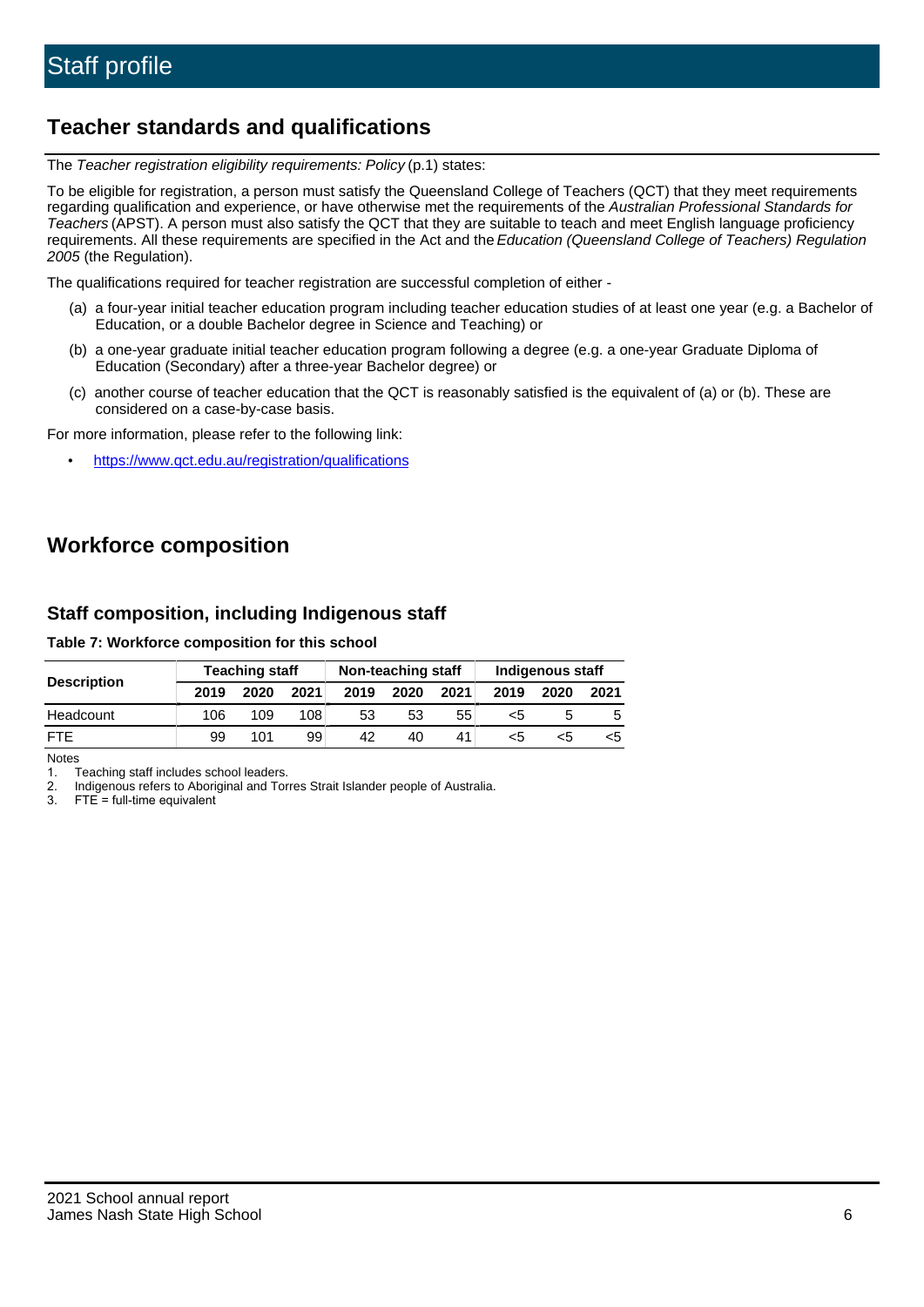# **Key student outcomes**

# **Student attendance**

Tables 8–9 show attendance rates at this school as percentages. In 2020, the COVID-19 health emergency affected student attendance in Queensland Government schools. Comparisons between 2020 and other years' attendance data should not be made.

#### **Table 8: Overall student attendance at this school**

| <b>Description</b>                                  | 2019 | 2020 | 2021 |
|-----------------------------------------------------|------|------|------|
| Overall attendance rate for students at this school | 89%  | 88%  | 83%  |

Notes

1. The attendance rate is the full- and part-time days attended as a percentage of enrolled school days.

2. Full-time students only.

#### **Table 9: Student attendance rates for each year level at this school**

| <b>Year Level</b> | 2019 | 2020 | 2021 |
|-------------------|------|------|------|
| Year 7            | 91%  | 89%  | 88%  |
| Year 8            | 89%  | 88%  | 81%  |
| Year 9            | 87%  | 88%  | 79%  |
| Year 10           | 88%  | 86%  | 80%  |
| Year 11           | 90%  | 89%  | 85%  |
| Year 12           | 90%  | 91%  | 86%  |

Notes

1. The attendance rate is the full- and part-time days attended as a percentage of enrolled school days.

2. Full-time students only.

3. DW = Data withheld to ensure confidentiality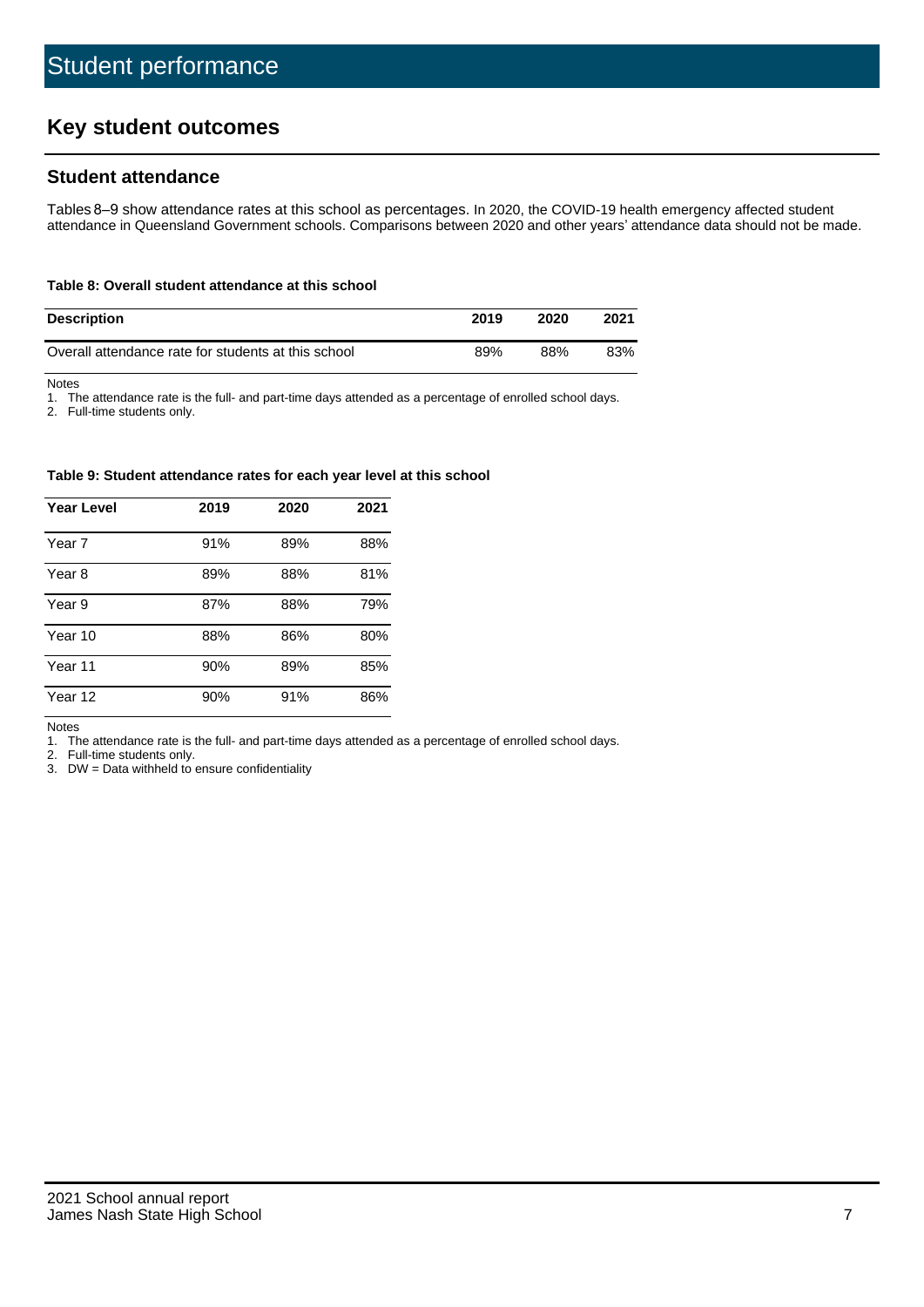# **NAPLAN**

Our reading, writing, spelling, grammar and punctuation, and numeracy results for the Years 3, 5, 7 and 9 NAPLAN tests are available via the [My School](http://www.myschool.edu.au/) website.

## **How to access our NAPLAN results**

- 1. Click on the My School link [http://www.myschool.edu.au/.](http://www.myschool.edu.au/)
- 2. Enter the school name or suburb of the school you wish to search.

|  | Search by school name or suburb                                                           | <b>School sector</b> |  | <b>State</b> |  |
|--|-------------------------------------------------------------------------------------------|----------------------|--|--------------|--|
|  | 3. Click on View School Profile of the appropriate school to access the school's profile. |                      |  |              |  |



4. Click on NAPLAN and select a year to view school NAPLAN information.

|  | School profile | <b>NAPLAN</b> | $\sim$ 1 | Attendance | Finances | <b>VET</b> in schools | Senior secondary | Schools map |  |
|--|----------------|---------------|----------|------------|----------|-----------------------|------------------|-------------|--|
|--|----------------|---------------|----------|------------|----------|-----------------------|------------------|-------------|--|

#### Notes

- 1. If you are unable to access the internet, please contact the school for a hard copy of the school's NAPLAN results.
- 2. The National Assessment Program Literacy and Numeracy [\(NAPLAN](http://www.nap.edu.au/naplan)) is an annual assessment for students in Years 3, 5, 7 and 9.